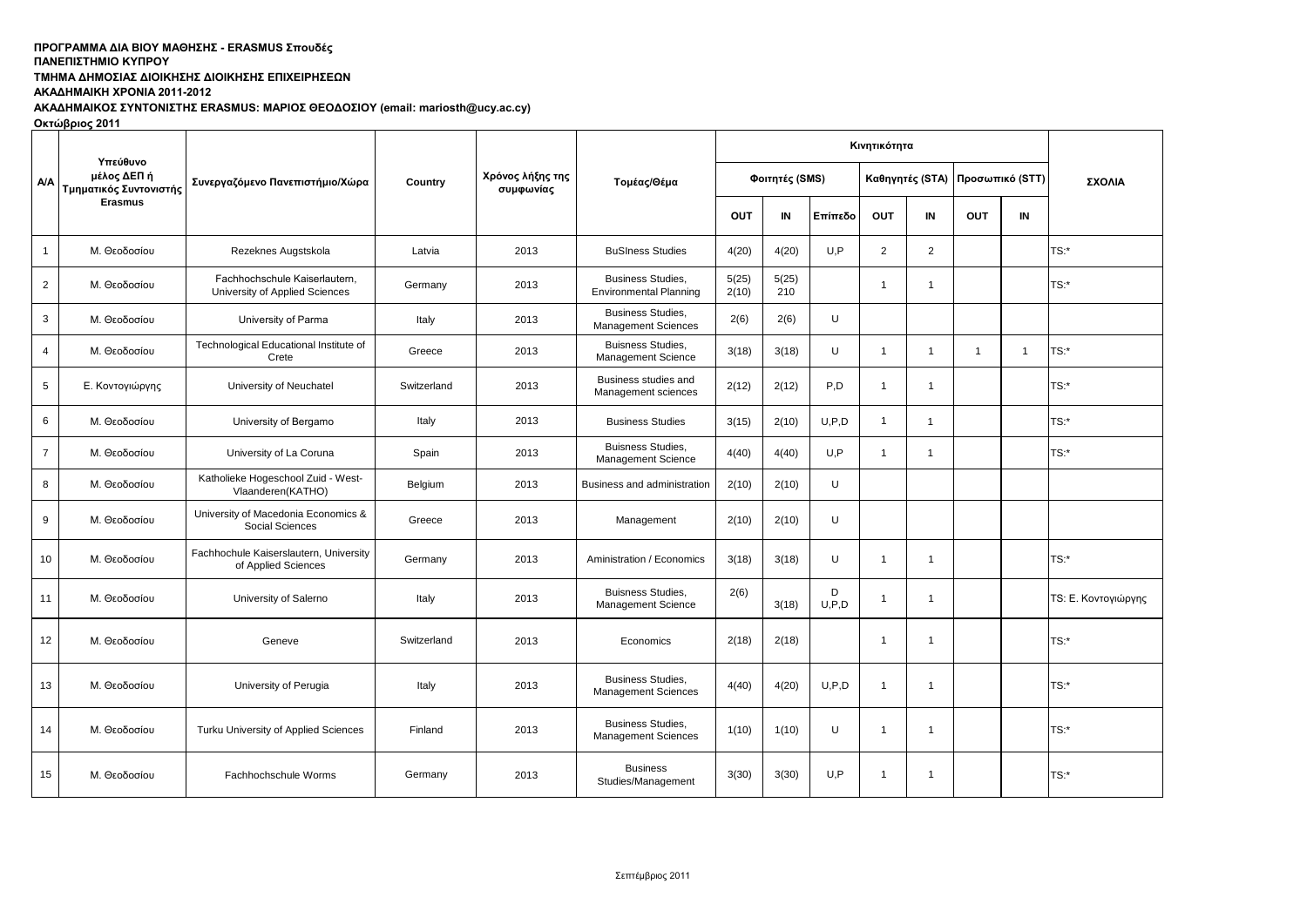## ΠΡΟΓΡΑΜΜΑ ΔΙΑ ΒΙΟΥ ΜΑΘΗΣΗΣ - ERASMUS Σπουδές

### **ΠΑΝΔΠΙΣΗΜΙΟ ΚΤΠΡΟΤ**

**ΤΜΗΜΑ ΔΗΜΟΣΙΑΣ ΔΙΟΙΚΗΣΗΣ ΔΙΟΙΚΗΣΗΣ ΕΠΙΧΕΙΡΗΣΕΩΝ** 

**ΑΚΑΔΗΜΑΙΚΗ ΧΡΟΝΙΑ 2011-2012** 

ΑΚΑΔΗΜΑΙΚΟΣ ΣΥΝΤΟΝΙΣΤΗΣ ERASMUS: ΜΑΡΙΟΣ ΘΕΟΔΟΣΙΟΥ (email: mariosth@ucy.ac.cy)

**Οκτώβριος 2011** 

|            |                                                   | Συνεργαζόμενο Πανεπιστήμιο/Χώρα                       |                | Χρόνος λήξης της<br>συμφωνίας | Τομέας/Θέμα                                           |                |       |         |                 |                |                 |    |         |
|------------|---------------------------------------------------|-------------------------------------------------------|----------------|-------------------------------|-------------------------------------------------------|----------------|-------|---------|-----------------|----------------|-----------------|----|---------|
| <b>A/A</b> | Υπεύθυνο<br>μέλος ΔΕΠ ή<br>Τμηματικός Συντονιστής |                                                       | Country        |                               |                                                       | Φοιτητές (SMS) |       |         | Καθηγητές (STA) |                | Προσωπικό (STT) |    | ΣΧΟΛΙΑ  |
|            | <b>Erasmus</b>                                    |                                                       |                |                               |                                                       | OUT            | IN    | Επίπεδο | OUT             | IN             | OUT             | IN |         |
|            | 16<br>Μ. Θεοδοσίου                                | University of Warminsko - Mazurski w<br>Olsztynie     | Poland         | 2013                          | Marketing and Sales<br>Management                     | 1(5)           | 2(10) | U<br>P  | $\overline{1}$  | $\overline{1}$ |                 |    | TS:*    |
|            | 17<br>Μ. Θεοδοσίου                                | University of Carlos III of Madrid                    | Spain          | 2013                          | <b>Business Studies</b>                               | 2(10)          | 2(10) | U       | $\overline{1}$  | $\overline{1}$ |                 |    | $TS:$ * |
|            | 18<br>Μ. Θεοδοσίου                                | Radboud Universiteit Nijmegen                         | Netherlands    | 2012                          | <b>Business Studies.</b><br>Management Science        | 4(24)          | 4(24) | U, P, D | 2               | $\overline{2}$ |                 |    | TS:*    |
|            | 19<br>Μ. Θεοδοσίου                                | Athens University of Economics and<br><b>Business</b> | Greece         | 2013                          | <b>Business Studies,</b><br><b>Management Science</b> | 2(18)          | 2(18) | U       | $\overline{1}$  | $\overline{1}$ |                 |    | TS:*    |
|            |                                                   |                                                       |                |                               | <b>Business Studies with</b><br>Technology            | 2(18)          | 2(18) | U       |                 |                |                 |    |         |
|            |                                                   |                                                       |                |                               | International Relations.<br>European Studies          | 2(18)          | 2(18) | U       | $\overline{1}$  | 1              |                 |    | $TS:$ * |
|            |                                                   |                                                       |                |                               | Marketing and Sales<br>Management                     | 2(18)          | 2(18) | U,D     |                 |                |                 |    |         |
|            | 20<br>Μ. Θεοδοσίου                                | <b>TEI of Patras</b>                                  | Greece         | 2013                          | <b>Business Administration</b>                        | 2(12)          | 2(12) | U       |                 |                |                 |    |         |
| 21         | Μ. Θεοδοσίου                                      | University of Granada                                 | Spain          | 2012                          | <b>Business Studies,</b><br>Management Science        | 4(20)          | 4(20) | U       |                 | $\overline{2}$ |                 |    | TS:*    |
|            | 22<br>Μ. Θεοδοσίου                                | Katholieke Hogeschool Leuven                          | Belgium        | 2013                          | <b>Business Studies,</b><br>Management Science        | 4(36)          | 4(36) | U       | $\overline{1}$  | $\mathbf{1}$   |                 |    | $TS:$ * |
|            | 23<br>Μ. Θεοδοσίου                                | Czech University of Life Sciences<br>Prague           | Czech Republic | 2013                          | Economics                                             | 2(20)          | 2(20) | U       | $\overline{1}$  | $\overline{1}$ |                 |    | $TS:$ * |
|            | 25<br>Μ. Θεοδοσίου                                | University of Hradec Kralove                          | Czech Republic | 2013                          | <b>Business</b><br>Studies, Management<br>Science     | 2(12)          | 2(12) | U,P     | $\overline{1}$  | $\mathbf{1}$   |                 |    | $TS:$ * |
|            | 26<br>Μ. Θεοδοσίου                                | University of Bologna                                 | Italy          | 2013                          | <b>Business</b><br>Studies, Management<br>Science     | 1(9)           | 1(9)  | U       | $\overline{1}$  | $\mathbf{1}$   |                 |    | TS:*    |
|            | 27<br>Μ. Θεοδοσίου                                | University of Pireaus                                 | Greece         | 2013                          | <b>Business Studies</b>                               | 2(12)          | 2(12) | U       | $\overline{1}$  | $\mathbf 1$    | 3               |    | TS:*    |
|            | 28<br>Μ. Θεοδοσίου                                | ISC PARIS - School of Management                      | France         | 2013                          | <b>Business Studies.</b><br>Management Science        | 2(12)          | 2(12) | U,P     | $\overline{1}$  | $\mathbf{1}$   |                 |    | TS:*    |